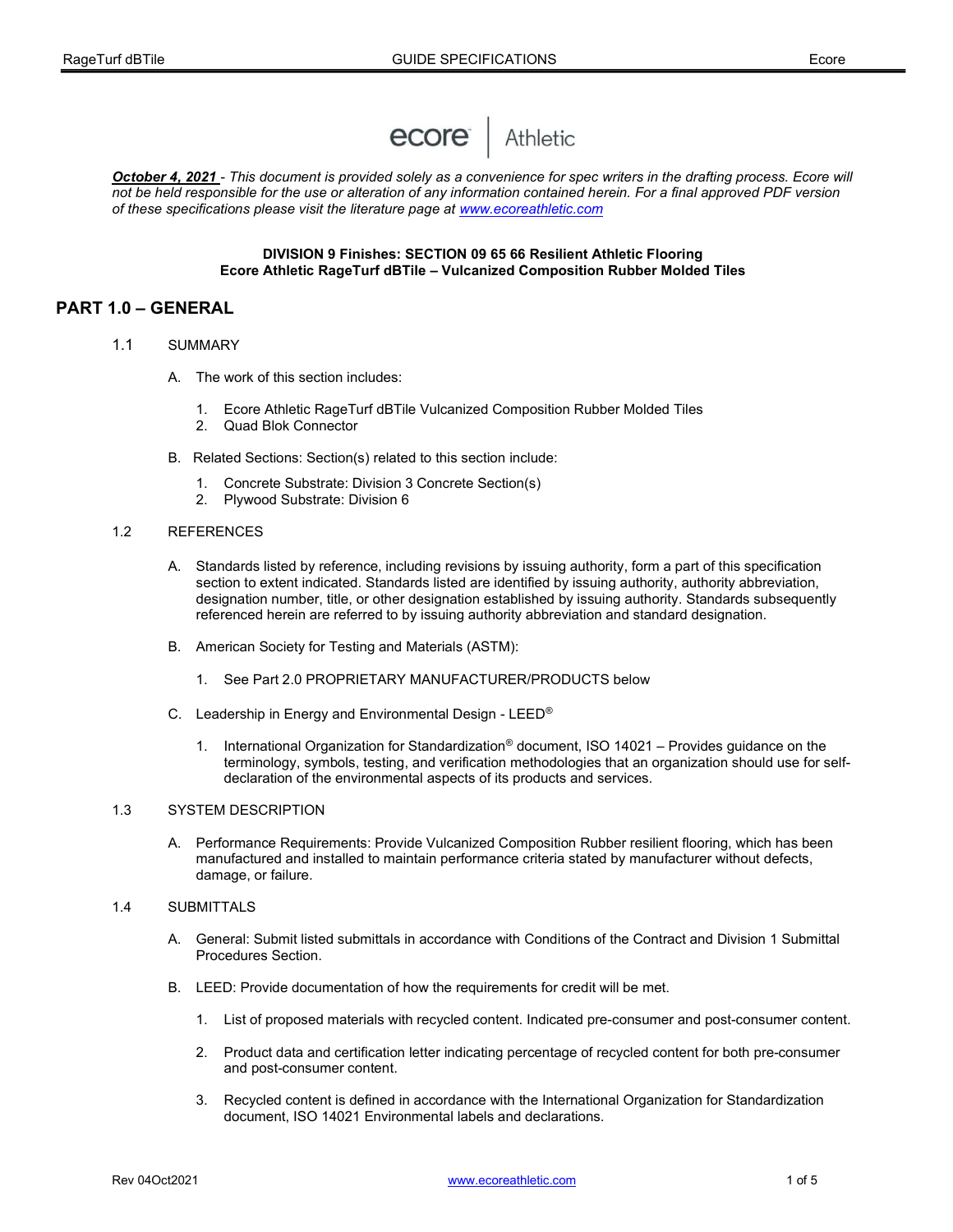- a. Post-consumer material waste materials diverted from the waste stream after consumer or commercial use.
- b. Pre-consumer material materials diverted from the waste stream during the manufacturing process. Excluded are regrind, rework, and scrap.
- C. Product Data: Submit product data, including manufacturer's guide specifications product sheet, for specified products.
- D. Shop Drawings: Submit shop drawings showing layout, profiles and product components, including anchorage, accessories, finish colors, patterns, and textures.
- E. Samples: Submit selection and verification samples for finishes, colors, and textures.
- F. Quality Assurance Submittals: Submit the following:
	- 1. Certificates: If required, certification of performance characteristics specified in this document shall be provided by the manufacturer.
	- 2. Manufacturer's Instructions: Manufacturer's installation instructions.

Specifier Note: Coordinate paragraph below with Part 3.5 Field Quality Requirements Article herein. Retain or delete as applicable.

- 3. Manufacturer's Field Reports: Manufacturer's field reports specified herein.
- G. Closeout Submittals: Submit the following:
	- 1. Operation and Maintenance Data: Operation and maintenance data for installed products in accordance with Division 1 Closeout Submittals (Maintenance Data and Operational Data) Section. Include methods for maintaining installed products and precautions against cleaning materials and methods detrimental to finishes and performance.
	- 2. Warranty: Warranty documents specified herein.

#### 1.5 QUALITY ASSURANCE

- A. Qualifications:
	- 1. Installer Qualifications: Installer experienced in performing work of this section who has specialized in installation of work similar to that required for this project.
		- a. Certificate: When requested, submit certificate, indicating qualification.
	- 2. Manufacturer's Qualifications: Manufacturer capable of providing field service representation during construction and approving application method.

Specifier Note: Paragraph below should list obligations for compliance with specific code requirements particular to this section. General statements to comply with a particular code are typically addressed in Conditions of Contract and Division 1 Regulatory Requirements Section. Repetitive statements should be avoided.

- B. Mock-Ups: Install at project site a job mock-up using acceptable products and manufacturer approved installation methods. Obtain owner and architect's acceptance of finish color, texture and pattern, and workmanship standard. Comply with Division 1 Quality Control (Mock-up Requirements) Section.
	- 1. Mock-Up Size: (Specify mock-up size.)
	- 2. Maintenance: Maintain mock-up during construction for workmanship comparison; remove and legally dispose of mock-up when no longer required.
	- 3. Incorporation: Mock-up may be incorporated into final construction upon owner's approval.
- C. Pre-installation Meetings: Conduct pre-installation meeting to verify project requirements,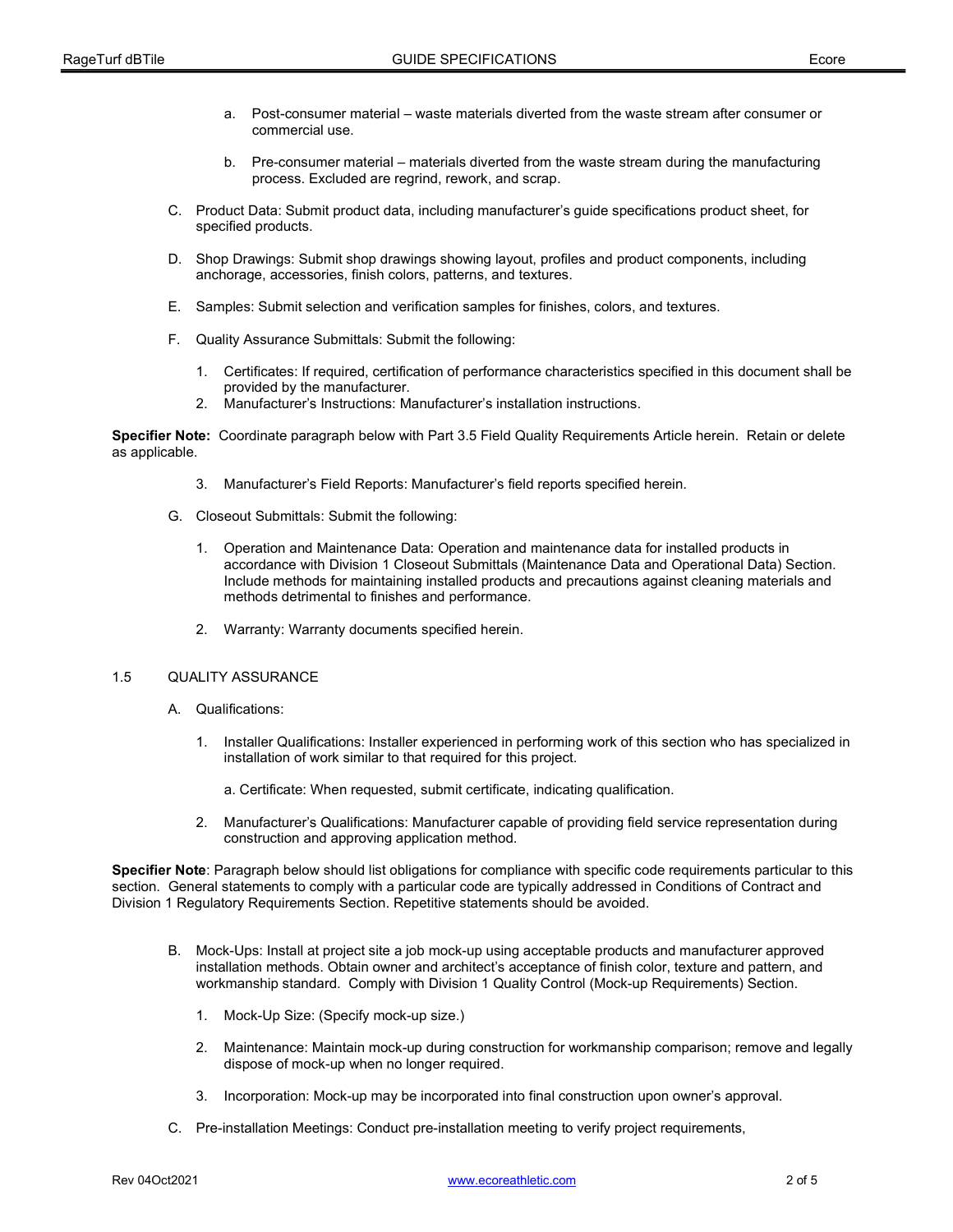substrate conditions, manufacturer's instructions, and manufacturer's warranty requirements. Comply with Division 1 Project Management and Coordination (Project Meetings) Section.

 D. Pre-installation Testing: Conduct pre-installation testing: (Specify substrate testing; consult with flooring manufacturer.)

#### 1.6 DELIVERY, STORAGE & HANDLING

- A. General: Comply with Division 1 Product Requirements Sections.
- B. Ordering: Comply with manufacturer's ordering instructions and lead time requirements to avoid construction delays.
- C. Delivery: Deliver materials in manufacturer's original, unopened, undamaged containers with identification labels intact.
- D. Storage and Protection: Store materials at temperature and humidity conditions recommended by manufacturer and protect from exposure to harmful weather conditions.

### 1.7 PROJECT CONDITIONS

- A. Temperature Requirements: Maintain air temperature in spaces where products will be installed for time period before, during, and after installation as recommended by manufacturer.
- B. Field Measurements: Verify actual measurements/openings by field measurements before fabrication; show recorded measurements on shop drawings. Coordinate field measurements and fabrication schedule with construction progress to avoid construction delays.

#### 1.8 WARRANTY

- A. Project Warranty: Refer to Conditions of the Contract for project warranty provisions.
- B. Manufacturer's Warranty: Submit, for owner's acceptance, manufacturer's standard warranty document executed by authorized company official. Manufacturer's warranty is in addition to and not a limitation of, other rights owner may have under Contract Documents.

Specifier Note: Coordinate paragraph below with manufacturer's warranty requirements.

1. Warranty Period: (Specify term) years commencing on Date of Substantial Completion.

#### 1.9 MAINTENANCE

 A. Extra Materials: Deliver to owner extra materials from same production run as products installed. Package products with protective covering and identify with descriptive labels. Comply with Division 1 Closeout Submittals (Maintenance Materials) Section.

Specifier Note: Revise paragraph below, specifying size and percentage as required for project.

- 1. Quantity: Furnish quantity of Vulcanized Composition Rubber flooring units equal to (specify %) of amount installed.
- 2. Delivery, Storage, and Protection: Comply with owner's requirements for delivery, storage, and protection of extra materials.
- 3. Cleaning: Furnish flooring manufacture's neutral cleaner for initial cleaning and maintenance of the finished floor surface.

# PART 2.0 – PROPRIETARY MANUFACTURER/PRODUCTS

Specifier Note: Retain article below for proprietary method specification. Add protect attributes, performance characteristics, material standards, and descriptions as applicable. Use of such phrases as "or equal" or "or approved equal" or similar phrases may cause ambiguity in specifications. Such phrases require verification (procedural, legal, and regulatory) and assignment of responsibility for determining "or equal" products.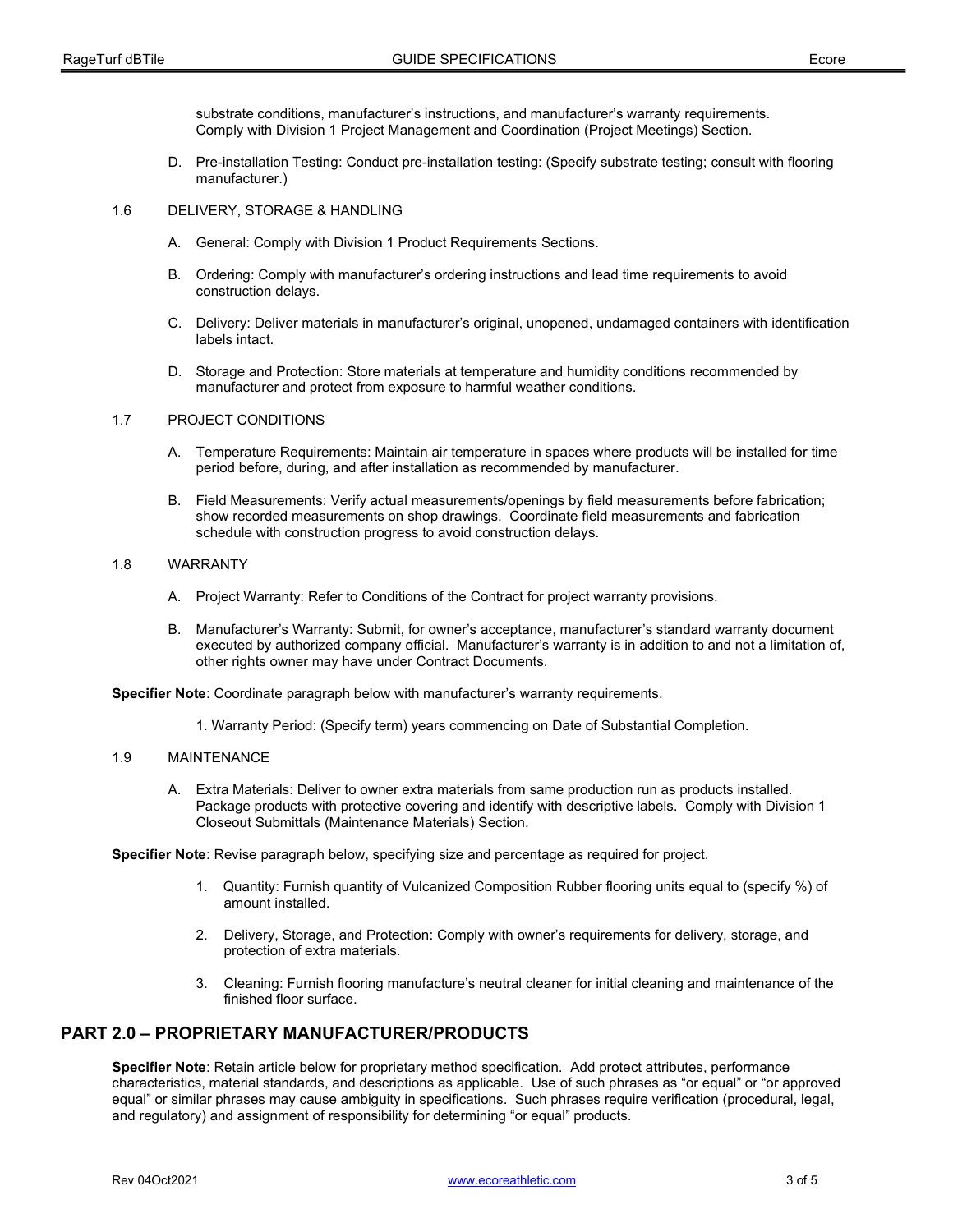### 2.1 MANUFACTURER: Ecore

- A. Address: 715 Fountain Ave., Lancaster, PA 17601: Telephone: (866) 795-2732; (717) 295-3400; Fax (717) 295-3414; Email: info@ecoreathletic.com
- 2.2 PROPRIETARY PRODUCT(S)
	- A. Ecore Athletic RageTurf dBTile Vulcanized Composition Rubber Molded Tiles
	- B. Ecore Athletic Quad Blok Connector
- 2.2.1 Ecore Athletic RageTurf dBTile Vulcanized Composition Rubber Molded Tiles

## Ecore Athletic RageTurf dBTile Vulcanized Composition Rubber Molded Tile with a Polyethylene Turf Wear Layer 2-1/2" tile configuration with cylindrical support feet that provide maximum resiliency and water drainage Performance Criteria Test Method Nesult Tile Dimensions  $\vert$  Manufacturer  $\vert$  24" x 24" x 2-1/2" Standard Tolerances Manufacturer Length, width & thickness:  $\pm$  1/8" Slip Resistance / Coef. of Friction  $\vert$  ASTM D2047  $\vert$  0.87 Force Reduction / Impact/ Energy Abatement Deltec Field test, 5 kg mass 71.3% Energy Restitution **Deltec Field test** 39.8% Vertical Deformation **Deltec Field test** 8.5 mm g-max Clegg |43 Flammability **ASTM D2859 Pill Test Pass**

#### 2.2.2 Quad Blok Connecter

| Ecore Athletic Performance dBTile Quad Blok 7-3/4" x 7-3/4" Connecter                                 |              |                                                                |
|-------------------------------------------------------------------------------------------------------|--------------|----------------------------------------------------------------|
| Vulcanized Composition Rubber granules encapsulated in a wear and water-resistant elastomeric network |              |                                                                |
| Quad Blok Dimension                                                                                   | Manufacturer | 7-3/4" x 7-3/4" x 11/16" (20.32 cm x 20.32 cm<br>$x$ 17 $mm$ ) |
| Density                                                                                               | ASTM D297    | 46 lbs. / cu ft minimum                                        |

#### 2.3 PRODUCT SUBSTITUTIONS

A. Substitutions: No substitutions permitted.

Delta IIC ASTM E2179 35  $\vert$  ASTM E492  $\vert$  71

#### 2.4 RELATED MATERIALS

A. Related Materials: Refer to other sections listed in Related Sections paragraph herein for related materials.

#### 2.5 SOURCE QUALITY

A. Source Quality: Obtain Vulcanized Composition Rubber resilient flooring materials from a single manufacturer.

## PART 3.0 – EXECUTION

Specifier Note: Revise article below to suit project requirements and specifier's practice.